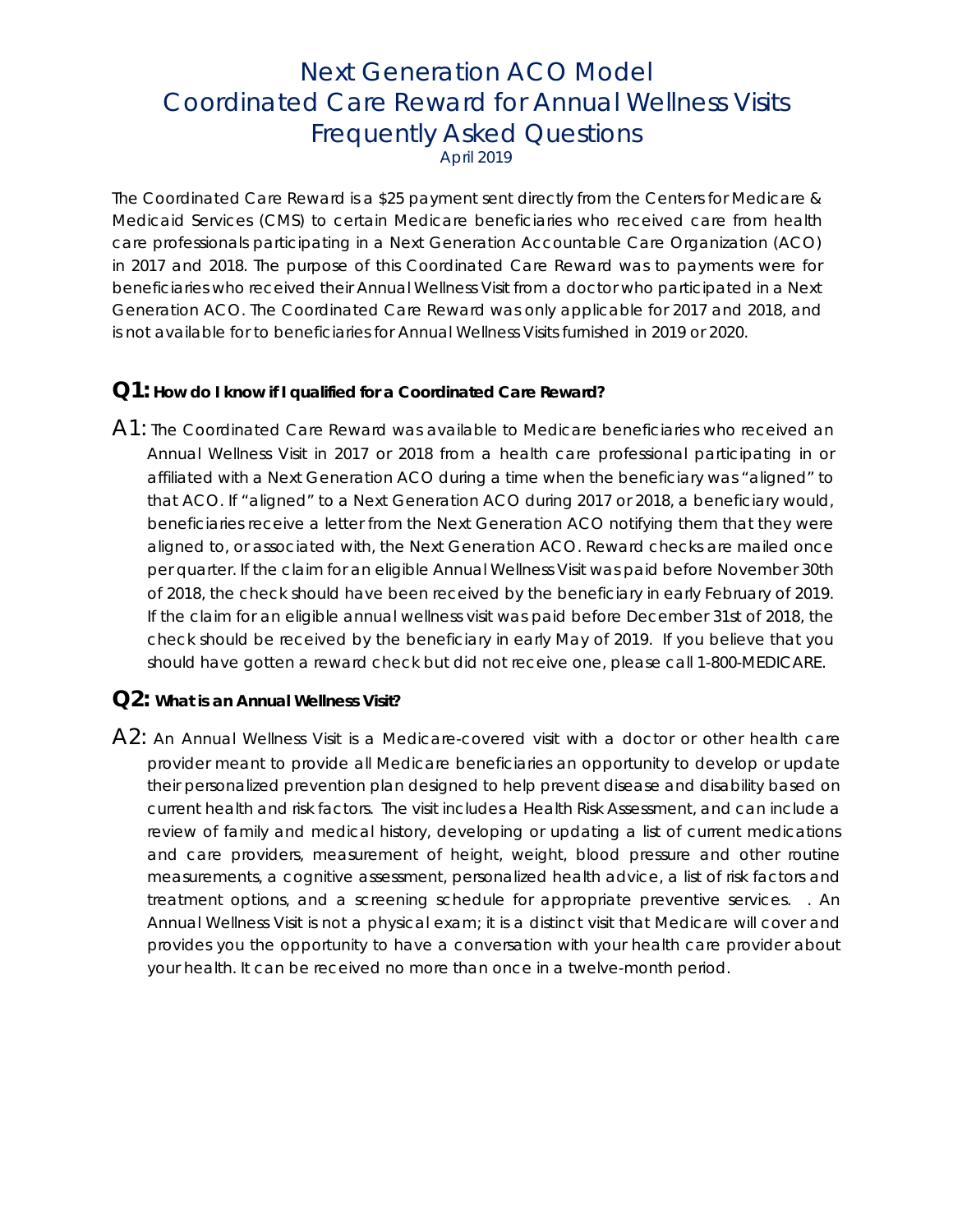### **Q3: Why was CMS rewarding beneficiaries who receive an Annual Wellness Visit?**

A3: Patients who receive coordinated care often stay healthier, have fewer complications, and require fewer hospitalizations. CMS acknowledges the value that coordinated care provides, and was therefore rewarding certain beneficiaries who received an Annual Wellness Visit from a doctor participating in a Next Generation ACO. CMS is solely responsible for the terms and payment of the Coordinated Care Reward. The reward does not limit beneficiaries' freedom of choice of health care provider.

#### **Q4: Why are beneficiaries not able to receive a Coordinated Care Reward after 2018?**

A4: The Coordinated Care Reward was a time-limited test for the Next Generation ACO Model that was only applicable for 2017 and 2018. CMS is now testing other initiatives, including benefit enhancements to improve beneficiary care, such as a Chronic Disease Management Reward.

# **Q5: How do I receive my Coordinated Care Reward?**

A5: CMS identifies beneficiaries who have qualified to receive the Coordinated Care Reward on a quarterly basis, so that beneficiaries can receive their reward after receiving an Annual Wellness Visit from a health care provider participating in or affiliated with a Next Generation ACO. CMS sends the Coordinated Care Rewards to the address that the beneficiary has listed with the Social Security Administration.

### **Q6: When did these payments start?**

A6: Payments began in 2017 and are sent out on a quarterly basis.

# **Q7: I've moved in the past few months. How do I ensure that my reward is mailed to my new address?**

A7: CMS will use the address on file with the Social Security Administration. In order to update your mailing address with the Social Security Administration please visit: https://www.ssa.gov/myaccount/ or call 1-800-772-1213.

# **Q8: What if I received my Annual Wellness Visit but have not yet received my Coordinated Care Reward?**

A8: There may be a few reasons you have not received a Coordinated Care Reward check after your Annual Wellness Visit. First, it is important to verify that your health care provider was participating in or affiliated with a Next Generation ACO in the year in which you received your Annual Wellness Visit. You can do so by asking your health care provider. Only beneficiaries who received an Annual Wellness Visit furnished in 2017 or 2018 by a health care provider who was participating in or affiliated with a Next Generation ACO at the time the service was furnished qualified for the Coordinated Care Reward. Second, CMS needs to process your Annual Wellness Visit claim before you can receive the Coordinated Care Reward. Payments for the Coordinated Care Reward are made to qualified beneficiaries on